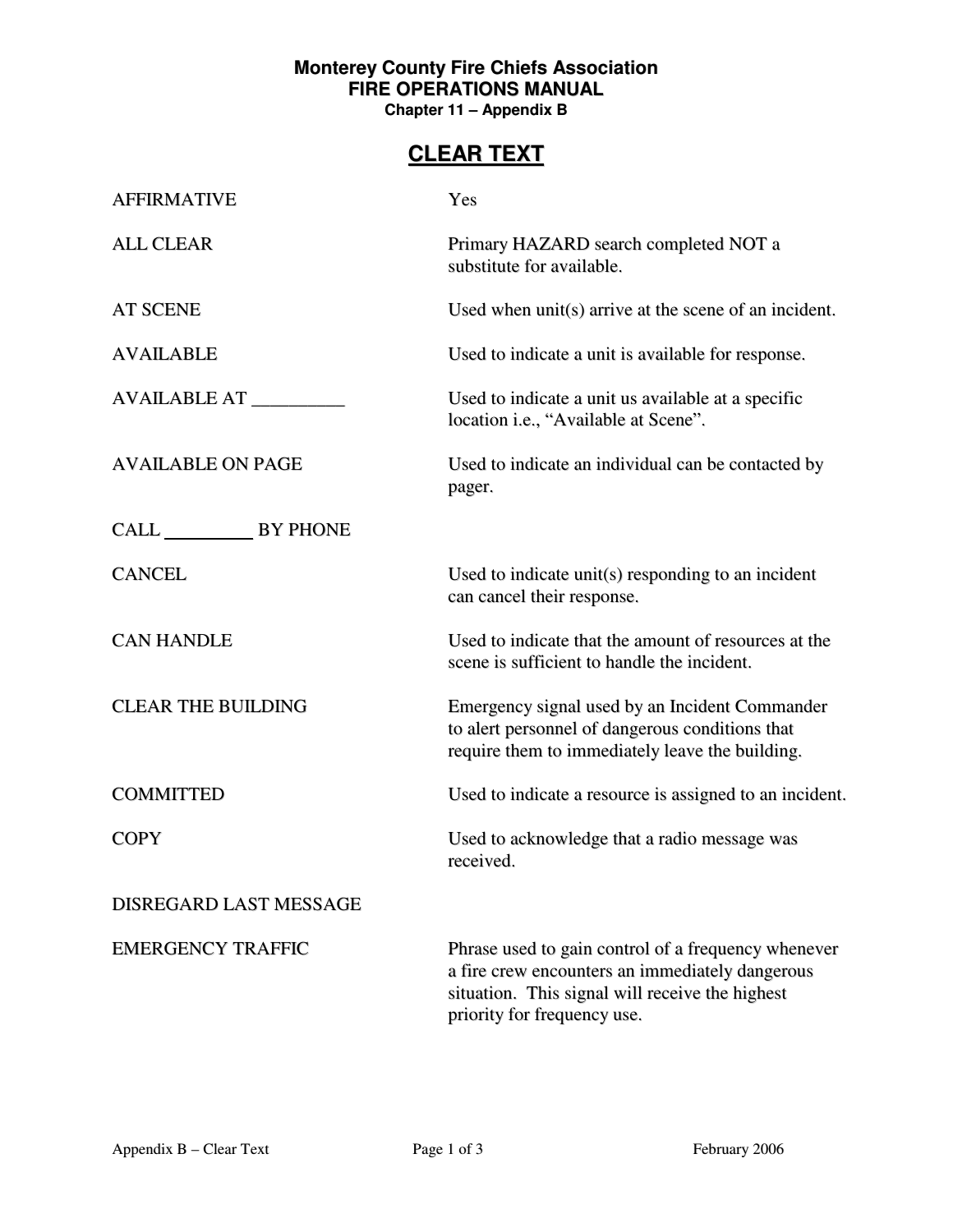| <b>EMERGENCY TRAFFIC ONLY</b> | Used by the dispatchers to control a frequency and<br>restrict its use. Radio users will confine all radio<br>transmission to an emergency in progress or a new<br>incident. Radio traffic, which includes status<br>information, such as responding, report of<br>conditions, at scene and available will be authorized<br>during this period. |
|-------------------------------|-------------------------------------------------------------------------------------------------------------------------------------------------------------------------------------------------------------------------------------------------------------------------------------------------------------------------------------------------|
| <b>ENROUTE</b>                | Used to designate going to a destination.<br>ENROUTE is not a substitute for RESPONDING.                                                                                                                                                                                                                                                        |
| E.T.A                         | <b>Estimated Time of Arrival.</b>                                                                                                                                                                                                                                                                                                               |
| E.T.R.                        | <b>Estimated Time to Return.</b>                                                                                                                                                                                                                                                                                                                |
| <b>FIRECOMM</b>               | The identifier for the dispatch center for Monterey<br>County local government fire agencies not<br>contracting with CDF for dispatch services.                                                                                                                                                                                                 |
| FIRE UNDER CONTROL            | Used to indicate the fire is under the control of the<br>resources at scene and no longer a threat.                                                                                                                                                                                                                                             |
| <b>FIRE CONTAINED</b>         | Used to indicate there is a line around the fire, but it<br>is not considered under control.                                                                                                                                                                                                                                                    |
| <b>INCIDENT CONTROLLED</b>    | Same as Fire Under Control.                                                                                                                                                                                                                                                                                                                     |
| I.R.I.C.                      | Initial Rapid Intervention Crew. A team of<br>firefighters immediately available to effect a rescue<br>of lost, trapped, or injured personnel operating on<br>the interior of a building.                                                                                                                                                       |
| <b>IN SERVICE</b>             | This means that a unit is out of quarters and on the<br>"air". Not a substitute for responding to an<br>emergency.                                                                                                                                                                                                                              |
| <b>IN QUARTERS</b>            | Used to indicate a unit is in the station.                                                                                                                                                                                                                                                                                                      |
| <b>LOG OFF</b>                | Used to advise the dispatcher to remove a unit from<br>available status in the CAD.                                                                                                                                                                                                                                                             |
| <b>LOG ON</b>                 | Used to advise the dispatcher to place a unit into the<br>CAD as available for dispatch.                                                                                                                                                                                                                                                        |
| <b>LOUD AND CLEAR</b>         |                                                                                                                                                                                                                                                                                                                                                 |
| <b>NEGATIVE</b>               | No.                                                                                                                                                                                                                                                                                                                                             |
| Appendix B - Clear Text       | Page 2 of 3<br>February 2006                                                                                                                                                                                                                                                                                                                    |